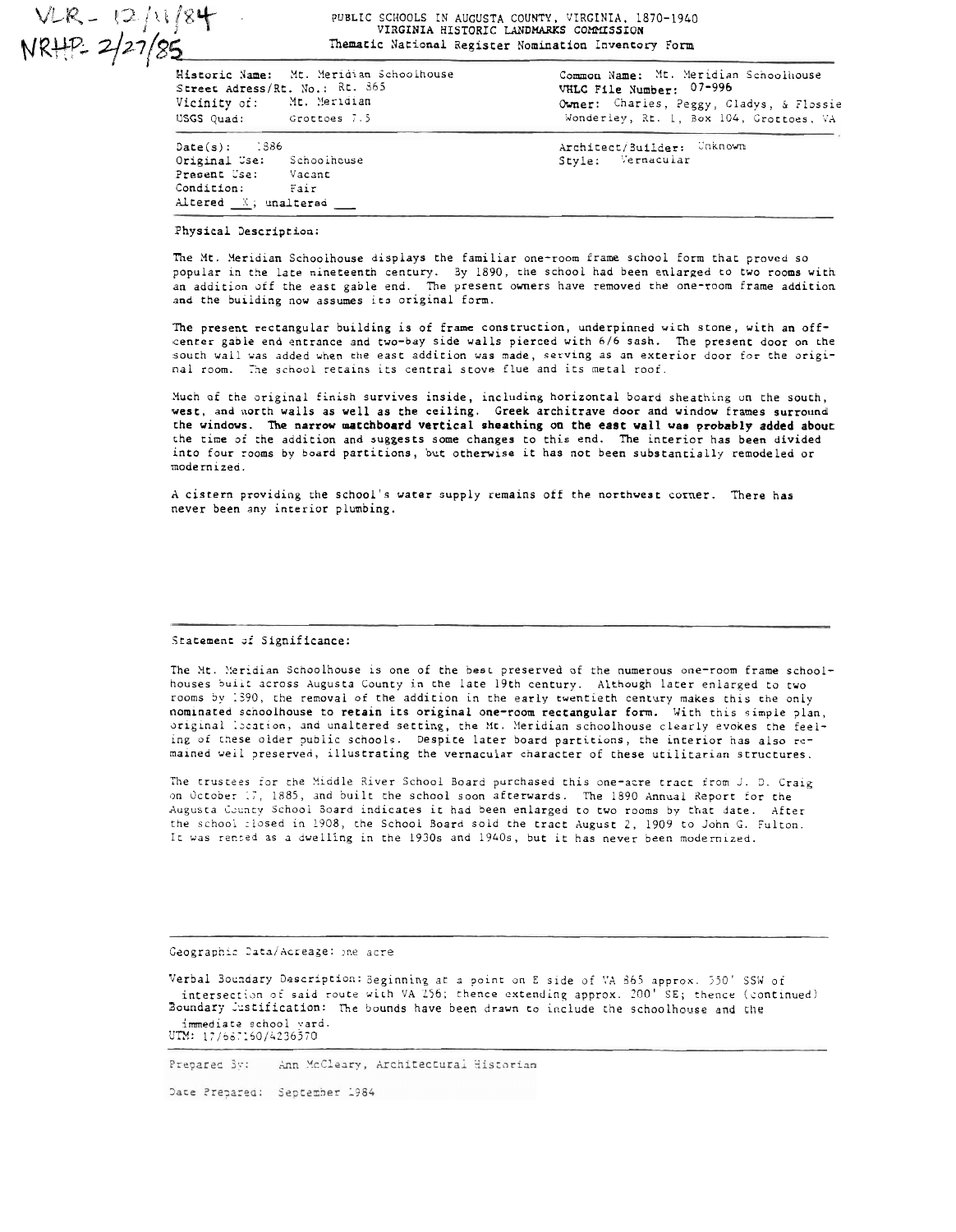**PIC. Ueridian Schoolhouse 07-996** 

l.

 $\mathcal{L}^{\text{max}}_{\text{max}}$  and  $\mathcal{L}^{\text{max}}_{\text{max}}$ 

 $\sim 10$ 

## **Verbal Boundarv Description continued**

 $\sim$ 

**approx. 200' SSW; thence approx. 200' W to** *a* **point on E side a€ VA 865; thence approx. 200' N along** *E* **side of VA 865 to paint of origin.** 

 $\sim$ 

 $\sim 10^7$